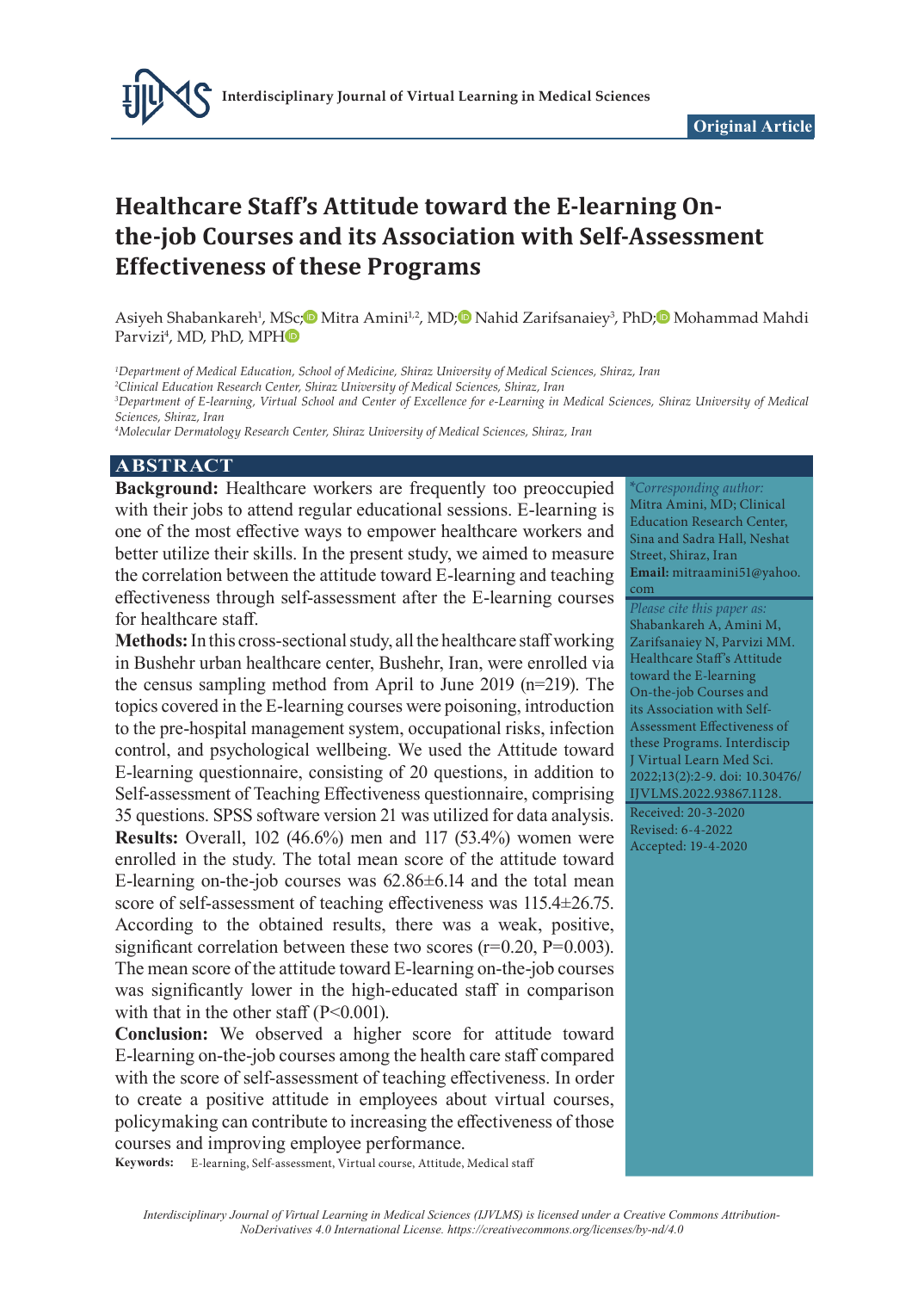### **Introduction**

E-learning has become a necessary component of medical education in recent years. Although different people have varied interpretations of the term "E-learning," it simply refers to the use of technology for educational purposes (1). A series of training activities employing an electronic technology, such as audio, video, computer, or network, is referred to as e-learning. Smart and active learning may lead to changes in teaching, as well as social progress and the stabilization of information and communication technologies (2).

Healthcare workers are busy at their workplaces and cannot usually participate in conventional educational programs (3). E-learning is one of the alternatives for educationally empowering this demographic and better utilizing their potential. Because training things are compiled once and utilized frequently in numerous places, this development would be extremely beneficial to saving time and money (4). A number of studies have shown that E-learning is as effective as conventional training and even more efficient, and learners are satisfied with their education (5). These approaches have the advantages of being available at any time and in any location, lowering training expenses, increasing flexibility, and coordinating with job tasks while providing practical and fulfilling training (6-8). Many organizations have recently been drawn to these benefits (9, 10).

Tensions and stress are common when new technologies are implemented, and E-learning is no different (1). When their tutors do not provide feedback, students may feel anxious and perplexed; they may also confront ambiguous instructions. However, not being concerned about technology's drawbacks can lead to a more positive attitude among students and a better level of satisfaction with this method of instruction. (11).

Assessing training effectiveness means determining how training improve the staff's skill to do their duty in an organization (12). Moreover, self-assessment is essential in the majority of evaluation systems and is a practical step that can measure participants' reactions to training effectiveness (13). In this regard, Ward et al. suggested that selfassessment is the capability of precisely assessing one's strengths and weaknesses (14).

There are certain papers in which the researchers investigated E-learning as an intervention and assessed the participants' knowledge and satisfaction considering the E-learning program. Abendroth et al. showed that designing a self-studying E-learning module for last-year medical students based on real cases increased the score of their selfassessment in decision making (15). In the study of Kang et al., an E-learning program about asthma guidelines improved the awareness of the participants about asthma management (16). Furthermore, a randomized controlled trial conducted by Kulier et al. revealed that E-learning was relatively as effective as the lecture-based course, and the change in attitude was not different between the two groups (17). The use of technological advancements in medical education, especially E-learning, has increased over the recent years (18, 19); thus, assessing the level of effectiveness and users' attitude about this educational methodology is of great importance. To the best of our knowledge, there is scarce evidence concerning the association between the attitude of healthcare staff toward E-learning on-the-job courses and their self-assessment effectiveness of these programs in Iran. Therefore, this study aimed to measure the relationship between the attitude toward E-learning and teaching effectiveness through self-assessment among healthcare staff.

#### **Methods**

### *Study Design, Setting, Participants, and Sample Size*

Eligible subjects in this cross-sectional study comprised healthcare staff working in Bushehr urban healthcare center, Bushehr, Iran. The study samples included all the healthcare staff taking continuous professional development courses from April to June 2019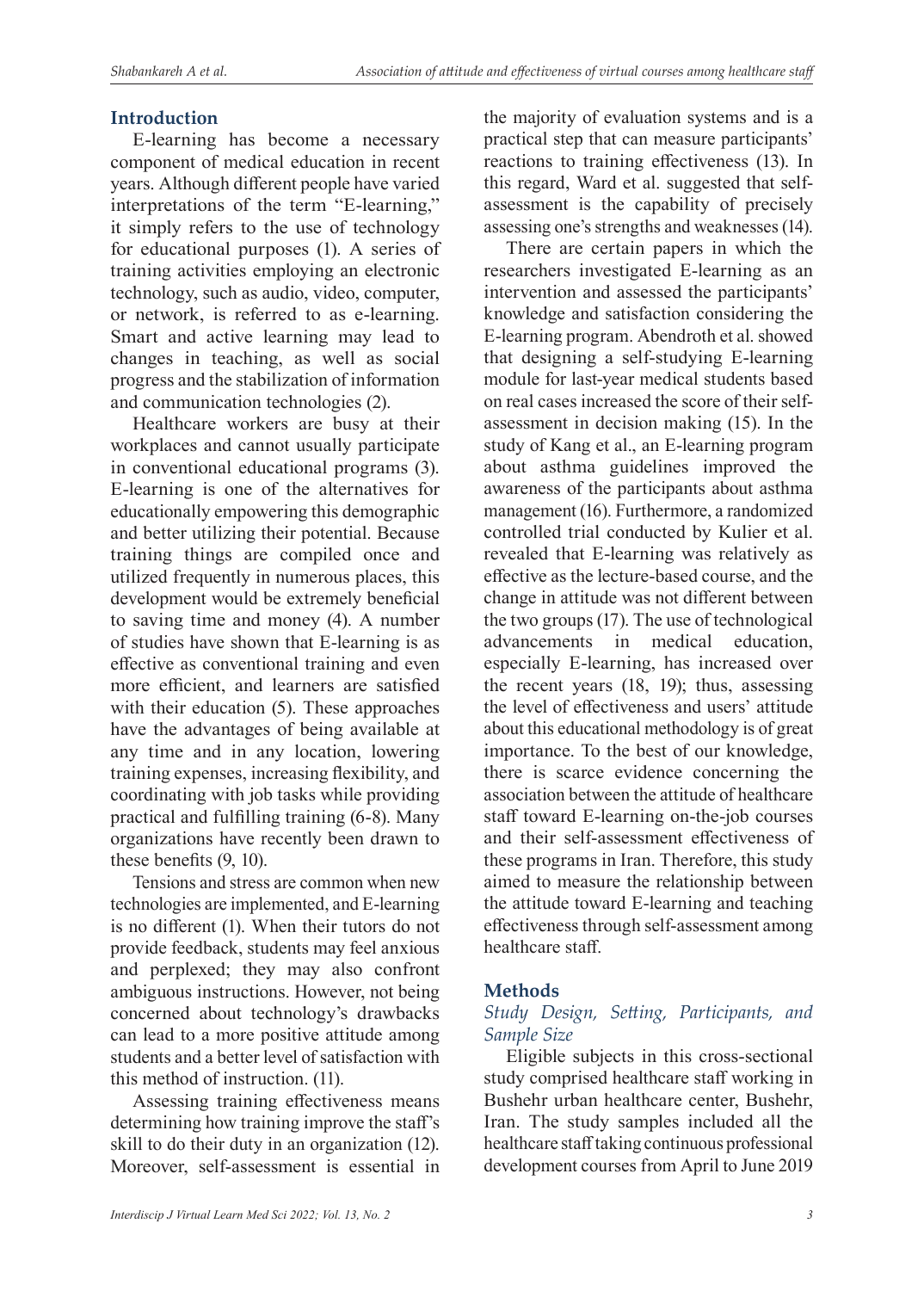(n=219). They were enrolled to the study using the census method. The inclusion criteria were participating in E-learning on-the-job courses at least once, willing to participate in the research, and living in Bushehr, Iran. Unwillingness to continue collaborating in the study was the exclusion criteria. All the staff accepted to fulfil the questionnaires, and no missing data were observed in the returned questionnaires

### *Variables and Measurements*

Two paper-based questionnaires were used in this study, which took a total of about 15 minutes to be completed. The first one was the Attitude toward E-learning questionnaire, designed by Vatan-parast et al.; it consists of 20 questions about attitude in three domains, namely 1) the importance of E-learning, 2) enjoying this type of education, and 3) anxiety during the education. The participants were asked to rate each item based on the lowest 1 (strongly disagree) to the highest 5 (strongly agree). This questionnaire's validity and reliability were determined in the study of VatanParast. with a content validity index of 0.93 and a Cronbach's alpha of 0.85. The attitude is considered positive if the mean score of all the questions is over 60. For each item, the mean score of above 3 is deemed to be positive (20).

Secondly, Self-assessment of Teaching Effectiveness questionnaire was completed by the healthcare staff. This questionnaire contains 35 questions about learning new concepts in a healthcare system and their effectiveness. Its validity and reliability were confirmed in the study of Fathi Vajargah with an Cronbach's alpha of 0.86 for the students and 0.92 for the faculty members. The participants were asked to rate each item based on the lowest 1 (low effectiveness) to the highest 5 (excellent effectiveness). The scores between 35-70 were considered low, 71-105 moderate, and over 105 were considered to be of excellent effectiveness (21).

## *Statistical Methods*

Descriptive statistics, including Mean±SD

and percentage, were calculated. Additionally, the Pearson correlation coefficient, independent sample T-test, one-way ANOVA, and LSD test were employed for statistical analysis. A P-value<0.05 was considered to be significant. We analyzed the data via SPSS version 21.

## **Results**

The findings showed that 102 (46.6%) were men and 117 (53.4%) were women. The mean work experience was 18**±**8 years and the mean age of the participants was 31.6**±**3.18 years. Table 1 represents the demographic characteristics of the study subjects.

|  |                           | Table 1: Demographic characteristics of the |  |
|--|---------------------------|---------------------------------------------|--|
|  | participants in the study |                                             |  |

| Variables*                 | Frequency (%) |
|----------------------------|---------------|
|                            | $N=219$       |
| <b>Sex</b>                 |               |
| Men                        | 99(46.5)      |
| Women                      | 114 (53.5)    |
| Marital status             |               |
| Single                     | 47(21.9)      |
| Married                    | 168 (78.1)    |
| Educational level          |               |
| Diploma or below diploma   | 7(3.3)        |
| Associate degree           | 14 (6.6)      |
| Bachelor's degree          | 83 (39.3)     |
| Masters of science (MSc)   | 93 (44.1)     |
| Doctorate or higher degree | 14 (6.6)      |

\*There were a few data missing in some characteristics

Generally, 144 (65.8%) subject reported that the effectiveness of on-the-job virtual courses was high while 64 (29.2%) and 11(5%) expressed that the effectiveness of these courses was moderate and low, respectively. The mean score of the Attitude questionnaire was 62.86**±**6.14 from 100, and that for Self–assessment of Teaching Effectiveness questionnaire was 115.4**±**26.75 from 175. The mean scores of both questionnaires were at a reasonable and positive level. Furthermore, a positive correlation existed between the attitude toward E-learning and self-assessment of teaching effectiveness (Pearson r=0.20, P=0.003).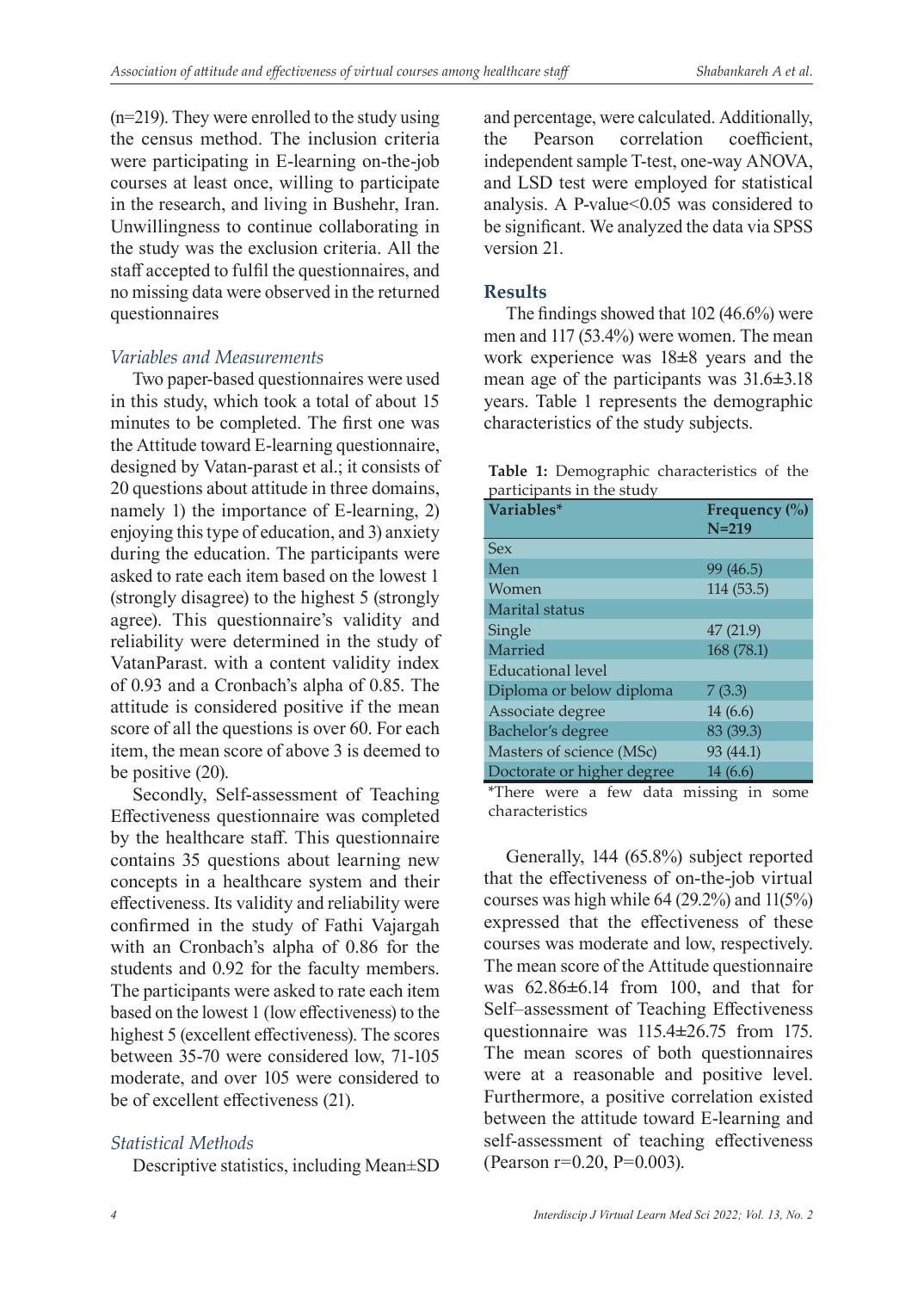| $\epsilon$<br><b>Varable</b> | <b>Attitude toward</b><br>E-learning on-the-<br>job courses<br>$(mean \pm SD)$ | P value | Self-assessment<br>of teaching<br>effectiveness<br>$(mean \pm SD)$ | P value |
|------------------------------|--------------------------------------------------------------------------------|---------|--------------------------------------------------------------------|---------|
| <b>Sex</b>                   |                                                                                |         |                                                                    |         |
| Men                          | $63.37\pm 6.26$                                                                | 0.324   | $117.9 \pm 25.3$                                                   | 0.250   |
| Women                        | $62.53\pm 6.09$                                                                |         | $113.7\pm 28.2$                                                    |         |
| Marital status               |                                                                                |         |                                                                    |         |
| Single                       | $61.27 \pm 5.80$                                                               | 0.044   | $113\pm31.4$                                                       | 0.467   |
| Married                      | $63.32 \pm 6.21$                                                               |         | $116.2 \pm 25.4$                                                   |         |
| <b>Educational level</b>     |                                                                                |         |                                                                    |         |
| Diploma or below diploma     | $67.28 \pm 7.49$                                                               | < 0.001 | $136 \pm 7.82$                                                     | 0.213   |
| Associate degree             | $68.57 \pm 3.58$                                                               |         | $122.3 \pm 6.02$                                                   |         |
| Bachelor's degree            | $62.49\pm 6.56$                                                                |         | $114.1 \pm 2.71$                                                   |         |
| Master's of science (MSc)    | $62.53\pm5.65$                                                                 |         | $115.4 \pm 3.08$                                                   |         |
| Doctorate or higher degree   | $60.14 \pm 4.40$                                                               |         | 109.5±6.92                                                         |         |

**Table 2:** Association between the attitude toward E-learning on-the-job courses and self-assessment of teaching effectiveness with the participants' demographic carasteristics

As shown in Table 2, there was no statistically significant relationship between sex and attitude toward E-learning  $(P=0.324)$ . The relationship between the attitude to E-learning and the educational level of the healthcare staff indicated a significant difference in terms of the points of view of personnel with different educational degrees (P<0.001). We performed LSD test to find the degree of the differences. The test results illustrated that those holding a diploma and post-diploma degree had more positive views than those with higher degrees. Marital status and attitude toward E-learning had a significant correlation (P=0.044) and the married participants had more positive attitudes compared to the unmarried ones.

## **Discussions**

The findings demonstrated a substantial positive association between the participants' views about E-learning and their selfevaluation of its efficacy. Furthermore, our study showed that the mean score of attitude toward virtual on-the-job courses was lower among the staff with higher-level education in comparison with that in the other staff.

Students' attitudes, motivation, and acceptance of this teaching style have all been shown to be influenced by E-learning, according to research (22, 23). Karanjam et al. observed increases in dentistry students' knowledge and attitudes following E-learning training (24). Furthermore, the study done by Al-Omari and Salameh indicated that undergraduate students' perceived value outperformed traditional learning. Male students viewed E-learning as more positive in the study described (25). These results were in line with those of our study. On the other hand, Borhani et al. revealed that although both virtual and conventional education could increase the knowledge among nursing students, the mean attitude score of the nurses in the conventional education group was higher in comparison with that of the virtual education-receiving nurses (26).

E-Learning courses combine a variety of educational methods, materials, and tools to help users learn certain skills and abilities (27); Students, for example, can readily communicate with their teachers and coworkers via social media and online communication platforms. Students can grasp and learn more in-depth and effectively through the usage of instructional multimedia than they could through traditional education. These elements would assist students in immersing themselves in the educational process and improving their learning (28).

These elements may play a key influence in improving students' attitudes toward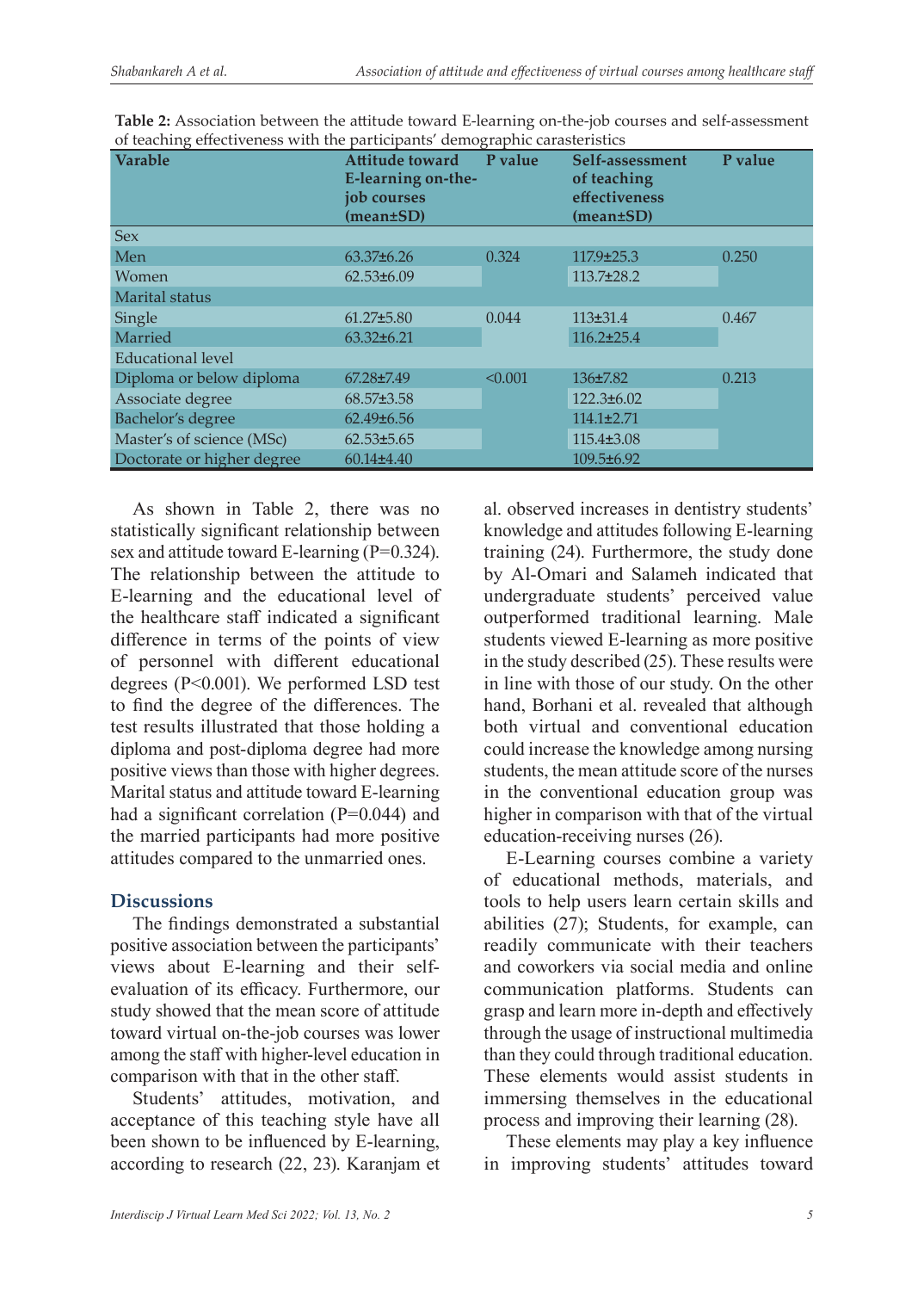E-learning. Educational programs would be more productive and successful if learners had a positive attitude (29). The results of this study revealed a substantial positive association between health care employees' attitudes about E-Learning and their evaluation of its usefulness. According to Cidral et al., people's attitudes toward E-learning can influence their level of success (30). According to Chong et al. E-learning has a favorable and significant impact on learners' attitudes toward this educational modality. Using an interactive and adaptable strategy can help excite students and give them a great impression of educational programs (31). Another study found that students' attitudes toward E-learning have a substantial impact on their achievement in this environment (32).

We also considered the demographic elements that could influence the study's outcomes, such as age, gender, and educational level. The educational level of the health workers showed a substantial association with their perceptions of E-learning, according to the findings. Furthermore, people with lower levels of education had more positive attitudes than those with greater levels of education. Despite the academic level, the rapid rise of E-learning and mobile technologies has raised interest in employing these methods. People with lesser levels of education are more inclined to use E-learning courses, according to studies. This disparity could be due to different expectations from E-learning in different contexts, particularly among health care personnel. It could be due to their drive to learn more about their medical specialty (33). Moreover, this difference can be due to the difference in staff expectations of on-the-job courses among the staff in medical universities; for instance, the staff with a higher level of education, including MSc and PhD, prefer to receive more practical and specialized trainings than onthe-job courses, which require activity and experience in a real educational environment, such as clinics and laboratories. On the other hand, staff with lower-level university degrees typically receive general on-the-job courses;

accordingly, virtual education could be more suitable.

One of the work's strengths is its focus on E-learning, which is one of Iran's and the Eastern Mediterranean Region's research goals (34). Furthermore, in Iran, integrating health and medical education might create an outstanding atmosphere for utilizing the university's power to educate healthcare professionals (35).

### *Limitations and Suggestions*

There were a number of limitations in this study. Primarily, we used self-evaluation to assess teaching efficacy, which may not be as reliable as an objective assessment. Secondly, this was a single-center study; therefore, the authors could recommend designing multi-center studies in order to achieve more generalizable results. Addittionally, the effects of the field on the activity of the staff and the level of their academic degrees were not considered in this study due to the small sample size. Hence, the authors could recommend conducting further research with a larger sample size and controlling probable confounding factors, such as the staff's occupational fields and their academic degrees. Finally, further interventional studies and systematic reviews could be suggested in this field.

## **Conclusion**

Overall, this research proved that paying attention to teaching, improving human resources, and productivity enhancement contribute to further efficiency and effectiveness. Since E-learning is a new approach, in which there is a great deal of ambiguity, further research could be suggested so that the achievement of medical education goals in virtual education would be facilitated. Qualitative research could also identify the unknown aspects of the method.

## **Acknowledgement**

The present article was extracted from the thesis by Asiyeh Shabankareh, as the partial fulfilment of the requirements for obtaining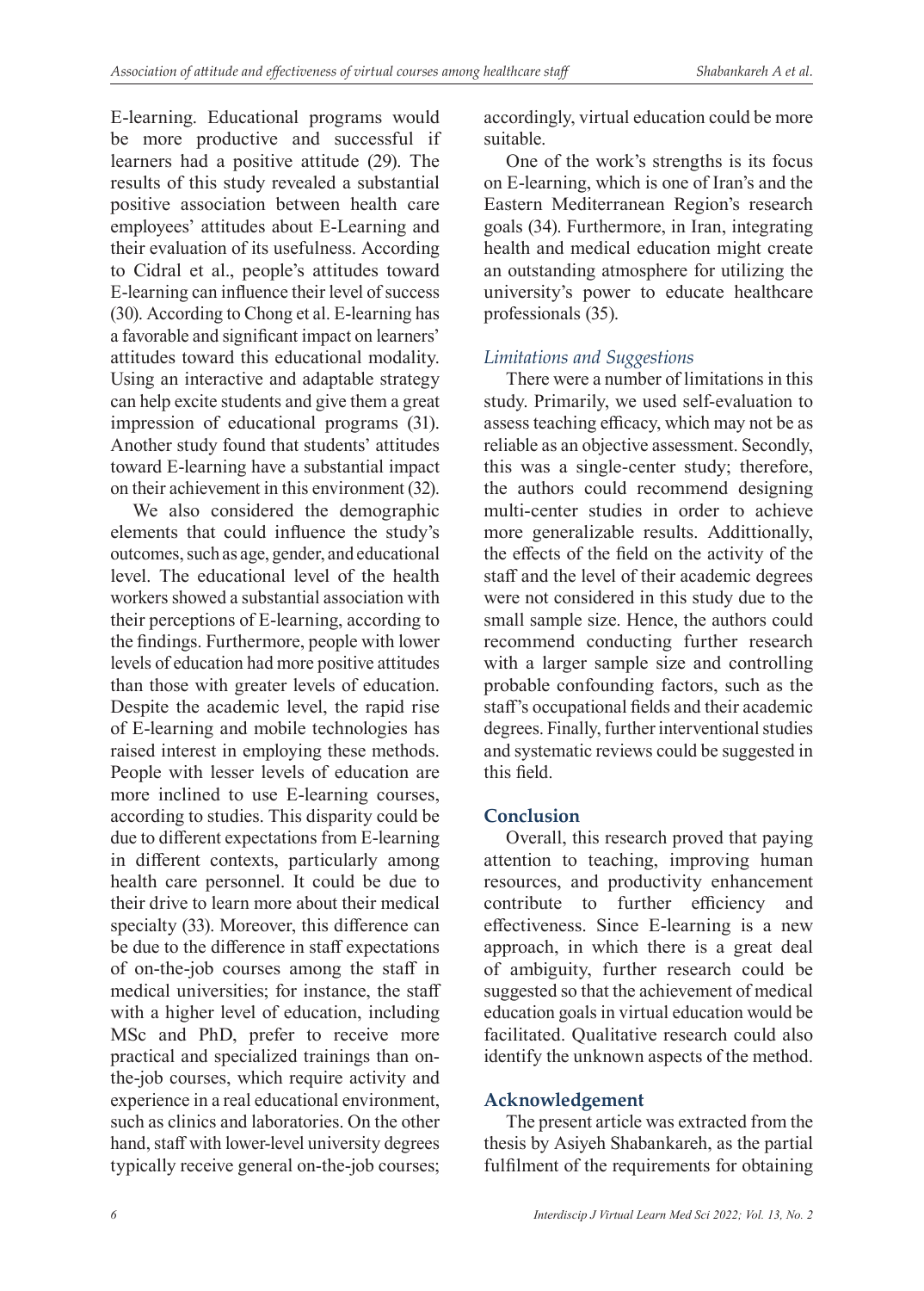the Master's degree in Medical Education in Shiraz University of Medical Sciences. We would like to express our sincere appreciation to the Vice Chancellor of Research of Shiraz University of Medical Sciences for financially supporting this study (Grant No. 14723).

## *Authors' Contributions*

MA, AS, NZ, and MMP designed the study. AZ collected the data. MA, NZ, and MMP analyzed the data. AS, NZ, and MA drafted the manuscript. MA, NZ, and MMP finalized the manuscript. All the authors reviewed the manuscript and approved the final version. They take full responsibility for the content and writing of this article.

## **Conflict of Interest:** None declared.

## **Ethical Consideration**

Written informed consent was obtained from all the participants. All of them were engaged in the study voluntarily, and their names were not mentioned in the scripts. Moreover, the Ethics Committee of Shiraz University of Medical Sciences approved the protocol of this study (Ethics code: IR.SUMS. REC.1397.614).

## **Funding/Support**

This study was financially supported by the Vice Chancellor of Research of Shiraz University of Medical Sciences (Grant No. 14723).

## **References**

- 1 Ellaway R, Masters K. AMEE Guide 32: e-Learning in medical education Part 1: Learning, teaching and assessment. Medical teacher. 2008;30(5):455-73. doi: 10.1080/01421590802108331. PubMed PMID: 18576185.
- 2 Mayer R. The Cambridge Handbook of Multimedia Learning. Cambridge: Cambridge University Press; 2005.doi: 10.1017/CBO9780511816819.
- 3 Ariza-Montes A, Muniz NM, Montero-Simó MJ, Araque-Padilla RA. Workplace bullying among healthcare workers.

International journal of environmental research and public health. 2013;10(8):3121- 39. doi: 10.3390/ijerph10083121. PubMed PMID:2388762. PubMed Central PMCID:PMC3774428.

- 4 McDonald EW, Boulton JL, Davis JL. E-learning and nursing assessment skills and knowledge–An integrative review. Nurse education today. 2018;66:166-74. doi: 10.1016/j.nedt.2018.03.011. PubMed PMID: 29705504.
- 5 Voutilainen A, Saaranen T, Sormunen M. Conventional vs. e-learning in nursing education: A systematic review and meta-analysis. Nurse education today. 2017;50:97-103. doi: 10.1016/j.nedt.2016.12.020. PubMed PMID:28038371.
- 6 Gautam S, Tiwari MK. Components and benefits of E-learning system. International Research Journal of Computer Science (IRJCS). 2016;3(1):14-7.
- 7 Alzahrani NM. Augmented reality: A systematic review of its benefits and challenges in e-learning contexts. Applied Sciences. 2020;10(16):5660. doi: 10.3390/ app10165660.
- 8 Elzainy A, El Sadik A, Al Abdulmonem W. Experience of e-learning and online assessment during the COVID-19 pandemic at the College of Medicine, Qassim University. Journal of Taibah University Medical Sciences. 2020;15(6):456-62. doi: 10.1016/j. jtumed.2020.09.005. PubMed PMID: 33106752. PubMed Central PMCID: PMC7578775.
- 9 Feng JY, Chang YT, Chang HY, Erdley WS, Lin CH, Chang YJ. Systematic review of effectiveness of situated e-learning on medical and nursing education. Worldviews on evidence-based nursing. 2013;10(3):174-83. doi: 10.1111/wvn.12005. PubMed PMID: 23510119.
- 10 Ruiz JG, Mintzer MJ, Leipzig RM. The impact of E-learning in medical education. Academic medicine : journal of the Association of American Medical Colleges. 2006;81(3):207-12. doi: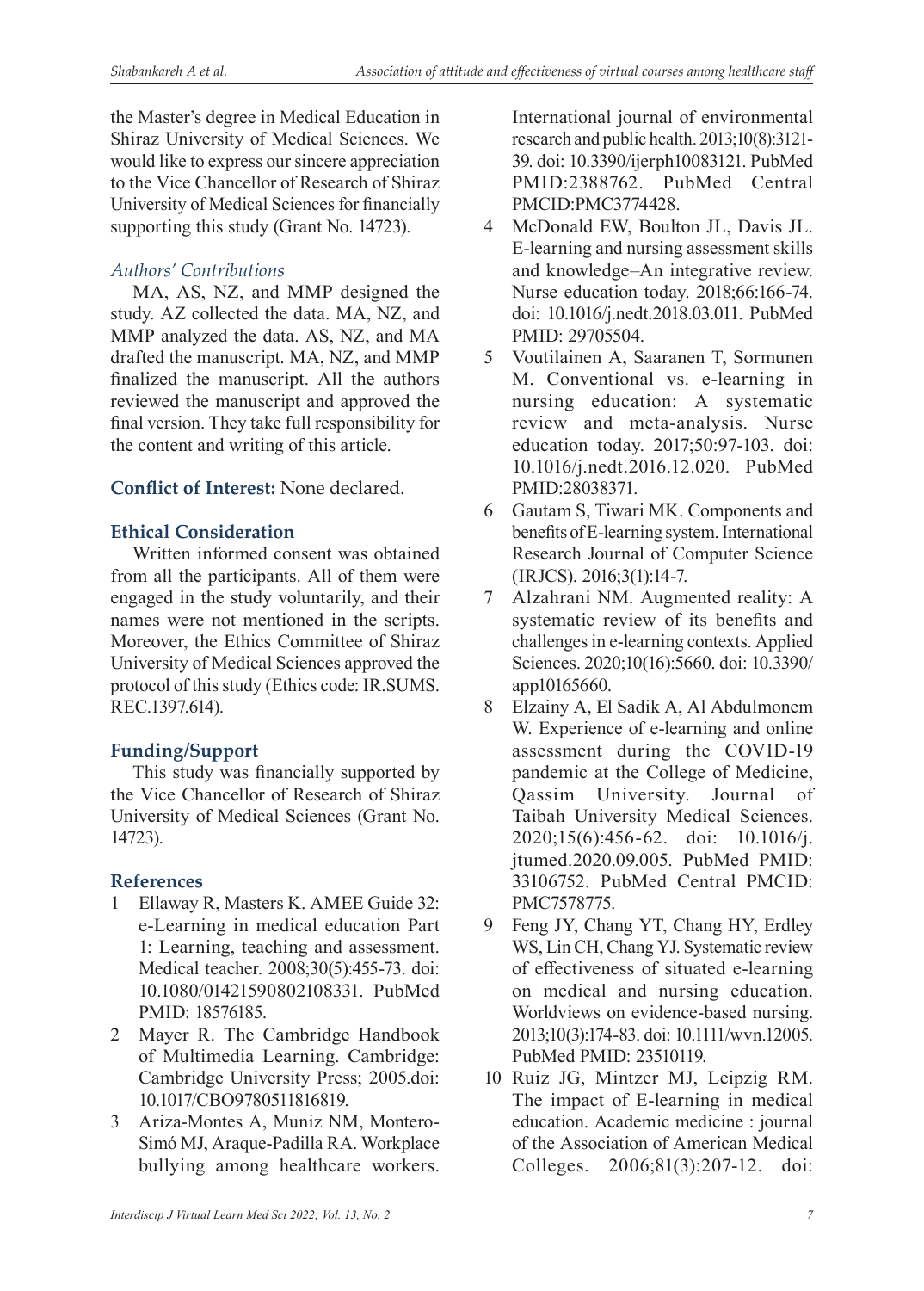10.1097/00001888-200603000-00002. PubMed PMID: 16501260.

- 11 Omar ND, Hassan H, Atan H. Student Engagement in Online Learning: Learners Attitude Toward E-Mentoring. Procedia - Social and Behavioral Sciences. 2012;67:464-75. doi: 10.1016/j. sbspro.2012.11.351.
- 12 Steinert Y, Mann K, Centeno A, Dolmans D, Spencer J, Gelula M, et al. A systematic review of faculty development initiatives designed to improve teaching effectiveness in medical education: BEME Guide No. 8. Medical teacher. 2006;28(6):497-526. doi: 10.1080/01421590600902976. PubMed PMID: 17074699.
- 13 Colthart I, Bagnall G, Evans A, Allbutt H, Haig A, Illing J, et al. The effectiveness of self-assessment on the identification of learner needs, learner activity, and impact on clinical practice: BEME Guide no. 10. Medical teacher. 2008;30(2):124-45. doi: 10.1080/01421590701881699. PubMed PMID: 18464136.
- 14 Ward M, MacRae H, Schlachta C, Mamazza J, Poulin E, Reznick R, et al. Resident self-assessment of operative performance. American journal of surgery. 2003;185(6):521-4. doi: 10.1016/ s0002-9610(03)00069-2. PubMed PMID: 12781878.
- 15 Abendroth M, Harendza S, Riemer M. Clinical decision making: a pilot e-learning study. The clinical teacher. 2013;10(1):51- 5. doi: 10.1111/j.1743-498X.2012.00629.x. PubMed PMID: 23294745.
- 16 Kang SY, Kim SH, Kwon YE, Kim TB, Park HK, Park HW, et al. The virtual asthma guideline e-learning program: learning effectiveness and user satisfaction. The Korean journal of internal medicine. 2018;33(3):604-11. doi: 10.3904/kjim.2017.017. PubMed PMID: 28724281. PubMed Central PMCID: PMCPMC5943662.
- 17 Kulier R, Coppus SF, Zamora J, Hadley J, Malick S, Das K, et al. The effectiveness of a clinically integrated e-learning course in evidence-based medicine:

a cluster randomised controlled trial. BMC medical education. 2009;9:21. doi: 10.1186/1472-6920-9-21. PubMed PMID: 19435520. PubMed Central PMCID: PMCPMC2688004.

- 18 Frehywot S, Vovides Y, Talib Z, Mikhail N, Ross H, Wohltjen H, et al. E-learning in medical education in resource constrained low-and middle-income countries. Human resources for health. 2013;11(1):1-15. doi: 10.1186/1478-4491-11-4. PubMed PMID:23379467. PubMed Central PMCID: PMC3584907.
- 19 Barteit S, Guzek D, Jahn A, Bärnighausen T, Jorge MM, Neuhann F. Evaluation of e-learning for medical education in low-and middle-income countries: A systematic review. Computers & education. 2020;145:103726. doi: 10.1016/j. compedu.2019.103726. PubMed PMID: 32565611. PubMed Central PMCID: PMC7291921.
- 20 VatanParast M, Royani Z, Ghasemi H. The survey of kerman Nursing Student`s Attitudes toward Virtual Learning in 2009. J-Nurs-Edu. 2016;5(1):53-61.
- 21 Fathi Vajargah K, Pardakhtchi MH, Rabiei M. Effectiveness evaluation of virtual learning courses in high education system of Iran (Case of Ferdowsi University). Information and Communication Technology in Educational Sciences. 2011;1(4):5-21.
- 22 Adewole-Odeshi E. Attitude of Students Towards E-learning in South-West Nigerian Universities: An Application of Technology Acceptance Model. Library Philosophy and Practice. 2014.
- 23 Yakubu MN, Kah MMO, Dasuki SI, editors. Student's Acceptance of Learning Management Systems: A Case Study of the National Open University of Nigeria. Sustainable ICT, Education and Learning; 2019; Cham: Springer International Publishing. doi: 10.1007/978-3-030-28764-1\_27.
- 24 Karanjam SS, Karanjam S, Zarifsanaiey N. Designing a Comprehensive Organizational E-Learning Model